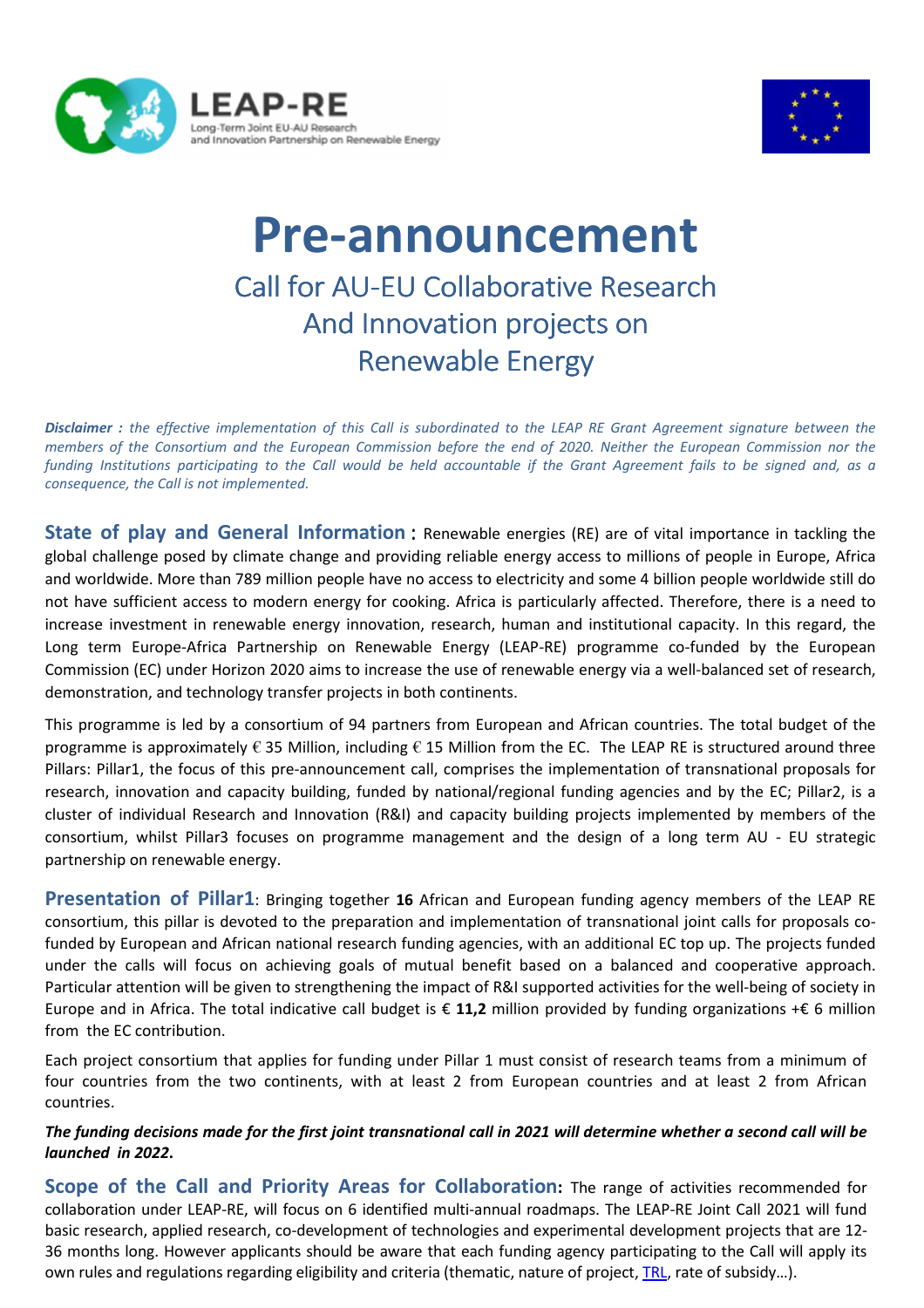**#1. Mapping joint research and innovation actions for the future:** Renewable Energy Sources (RES) development – Consolidation of detailed map of R&I initiatives in Europe and Africa per technology, application etc. type with the aim to support the RE industry to prioritize and contextualize target areas of RES deployment.

*Expected impact: A closer collaboration between researchers, innovators and funders of innovations through the systemic development of innovation hubs, RE are applied in different contexts.* 

**#2. End-of-life and second-life management and environmental impact of RE components:** - Map the component value chain, identification of key stakeholders & successful business models, promote replicability scenarios of operational models and standard operating procedures in concerned regions.

*Expected impact: To promote environmental and ecological sustainability of renewable energy systems, to identify second life components with a benefit for African countries: lower cost; higher reliability, less environmental impact and to identify the most promising business models* 

**#3. Smart stand-alone systems (SAS):** - Promote the development of RE-SAS demonstrator(s) considering the diversity of potential local RE sources and the local effective environment.

*Expected impact: To promote environmental and ecological sustainability of renewable energy systems, to increase the share of renewables, to give access to affordable energies to the largest number of beneficiaries and to identify the most promising business models.* 

**#4. Smart grid (different scale) for off grid application:** Development of new tools for optimizing capacity in planning and dispatching strategies based on people's needs with the aim to reduce the energy dependence on fossil fuel and increasing the share of RES use.

**Expected impact:** Improved socio-economic development of the off-grid communities, creation of jobs and improved energy access; Reduced GHGs, local pollution and deforestation.

**#5. Processes and appliances for productive uses (PRODUSE):** Improvement and Promotion of wider use of PRODUSE appliances for cold chain and thermal tools and equipment's (healthcare and agriculture - livestock, fisheries and farming).

**Expected impact:** Improved socio-economic development of the off-grid communities, creation of jobs and improved energy access; Reduced GHGs, local pollution and deforestation.

**#6. Innovative solutions for priority domestic uses (modern energy for cooking and cold chain):** - Improving, managing and maintaining solar photovoltaic systems, cooking appliances and cold chain components for clean cooking and food storage. Supporting interactions with policymaking to foster fast market uptake considering the macro socio-economic and gender impacts

*Expected impact:* Reducing GHGs, local pollution, land degradation and deforestation ; Improving health and social conditions of local stakeholders as well as job creation ; Reducing the drudgery for girls and women and increase their social power and health conditions (women empowerment) ; Reducing demand for unclean sources of energy ; Strengthening food and nutrition security ; Strengthening people's health and public healthcare

|  | <b>Indicative Call calendar:</b> |  |  |  |
|--|----------------------------------|--|--|--|
|--|----------------------------------|--|--|--|

| 15 October 2020   | Call pre-announcement                            |  |
|-------------------|--------------------------------------------------|--|
| 15 January 2021   | Publication of the Call                          |  |
| 1st April 2021    | Deadline for Pre-proposal submission (mandatory) |  |
| 15 June 2021      | Communication of pre-proposal assessment         |  |
| 15 September 2021 | Deadline for Full Proposal submission            |  |
| 30 November 2021  | Communication of full-proposal assessment        |  |
| 1st May 2022      | Latest starting date of selected projects        |  |

**General remarks:** To ensure effective implementation, and rigorous monitoring and evaluation, LEAP-RE will be supported by different boards:

**A Scientific Advisory Board (SAB):** The SAB will be formed by a small number of international experts from non-partner organizations that shall be consulted to provide their independent and external view on the LEAP RE programme objectives and achievements.

**An Ethical Advisory Board (EAB):** The EAB will monitor the programme's compliance with several considerations such as: ensuring that the local population will benefit from the implemented projects (short and long term); ensuring data protection and consent procedure, general data protection regulation (compliance; research integrity and responsible research); and other ethical requirements which can be defined.